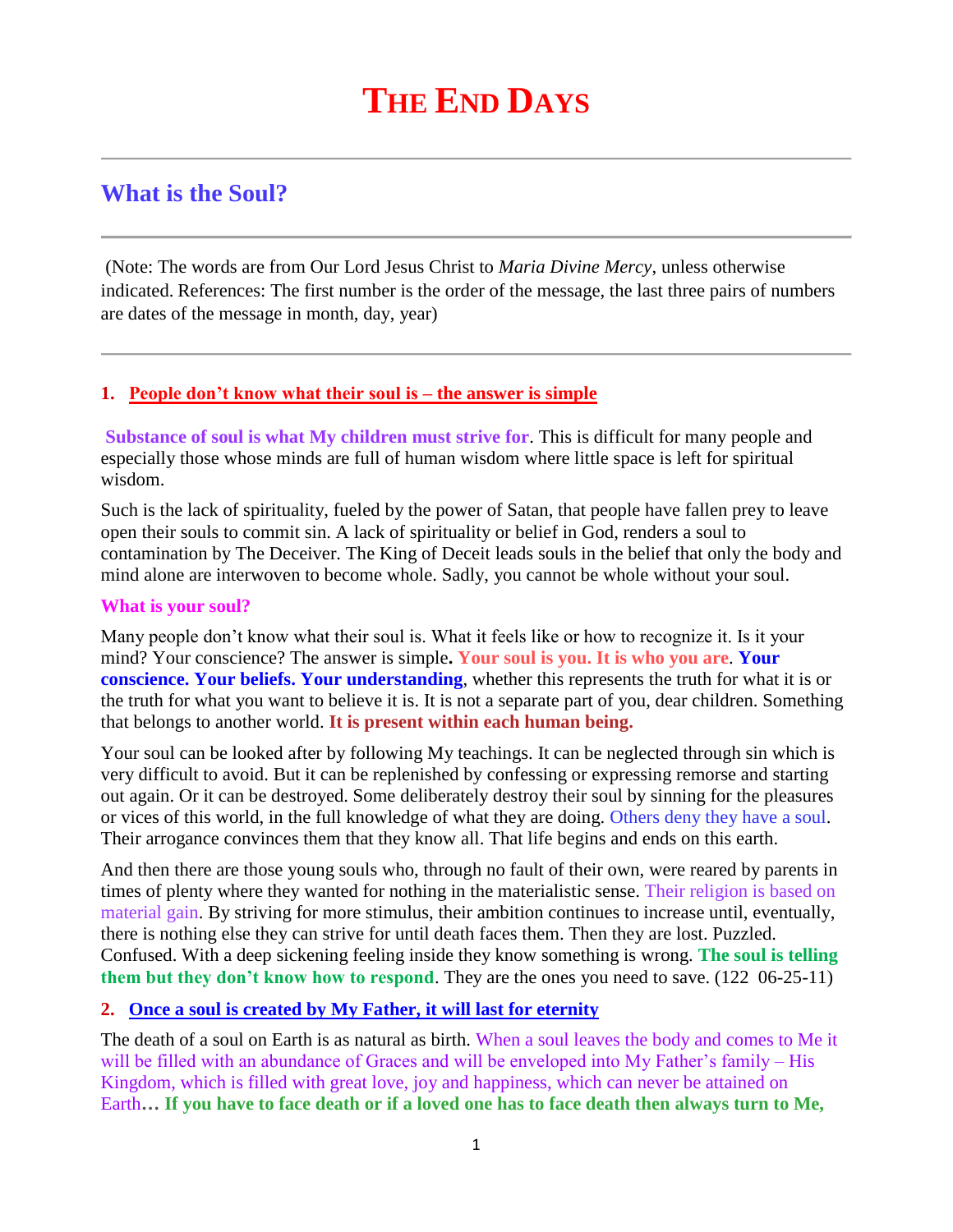**your Jesus, for help.** When you do I will lift you in spirit, wipe away your tears, banish all fear from your hearts when you recite this **Crusade Prayer (142)** *Preparing for Death***. (See the Crusade Prayer Booklet).** I welcome all souls who recite this prayer, without exception. My Mercy is extended, especially, to souls who are facing death, but who do not believe in Me, when they say this prayer three times a day, in their final days. **(**1,075 03-22-14**)**

#### **3. [God the Father: Without Me you could not exist](http://www.thewarningsecondcoming.com/god-the-father-without-me-you-could-not-exist/)**

My children must know that there is only one God. Only one. Any other exists only in the minds of man. Any other god is an abomination in My Eyes and the man who succumbs to worshipping false gods, serves only the Devil, who delights in man's fall from Grace. **I Am** the Beginning and the End. **Nothing can prevail against Me.** Even the demons and fallen angels, which I cast into the abyss, will never stand before Me and challenge Me, for they are without such power. So many religions have been founded by fallible man, and this has caused much confusion. From the beginning I spoke with One Voice and, until the end, there can only be One Voice. The world is Mine for I created it. I created every living thing. I also created My Heavenly Hierarchy from which I threw out those angels who defied and betrayed Me. **Many of these fallen angels communicate with My children who have created a new age form of spiritualism. I warn those of you who adore false gods, through the pursuit of such practices. Such spiritualism will expose your souls to evil spirits whose only desire is to destroy your souls.** These false angels are demons, disguised as living spirits of the light, and they will seduce you into believing falsities. Every lie about My Heavenly Hierarchy will be fed to you so that you will place all your needs before Satan and evil spirits. All they do is savage your souls like wild beasts and then leave you empty and bereft of any love. At first, when you give yourself over to such idolatry, you will be given a false sense of peace. Demons can give such powers but they are short-lived. For once they gain access to your souls, they will torment you and goad you into demonic acts. **I Am** all that was in the Beginning and **I Am** the End. All begins and ends with Me. When you place false gods before Me, and do this because of your selfish desire to seek pleasure, power and control of your destiny, you are guilty of breaking My First Commandment… The Truth was first given to the world when paganism was rife. The Truth was given to the world with the birth of My Son and generations were converted. The Truth is being given again to the world **now,** as **the great apostasy** strangles the souls of those who believe in My Son, and at a time when paganism is rife again. (1,245 10-28-14)

#### **4. [Nothing can come from nothing](http://www.thewarningsecondcoming.com/nothing-can-come-from-nothing/)**

Beware of those who deny the Divinity of My Father. **He, and only He, created the world – all came from Him. Nothing can come from nothing. All that is, and will be, comes from My Eternal Father.** The Word cannot be broken and if, and when, it is, do not accept anything that is contrary to the Truth. You live in a time when all evidence of the existence of God, and everything He created, will be denied. Everything that He holds dear will be destroyed. His Creation is being torn asunder by those who deny Him. Life, which comes from Him, is being destroyed and the Truth, which He gave His children through His Holy Book, containing the Old and the New Testaments, is now being questioned. Soon, much of what The Word says will be deemed to be untrue… **God, My Eternal Father, created you. Until you accept this you will continue to idolize false gods and your paganism will bring you to your knees in despair**. The time has come when you will accept anything that proves My Father does not exist. You were given the Truth. Accept it. Let Me lead you by the hand to My Father so that I can bring you Eternal Salvation. Anything other than the Truth will lead you on the road to Hell. (1,250 11-01-14)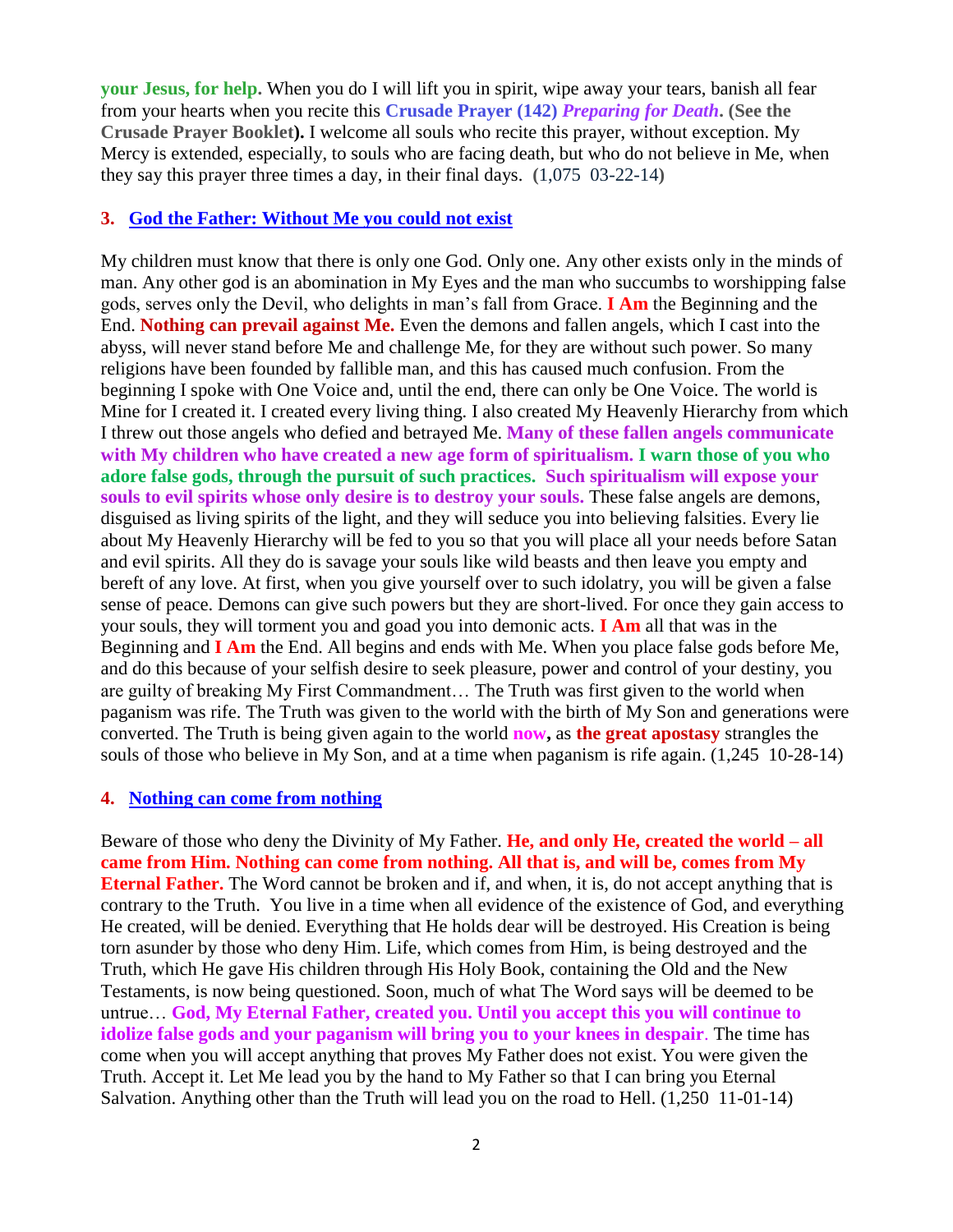## **5. [Every man possesses traits of My Father](http://www.thewarningsecondcoming.com/every-man-possesses-traits-of-my-father/)**

**I Am** a God of Great Mercy. I remind you that I forgive easily and love everyone with every part of My Being, although many torment Me with their indifference and their hatred of Me. I accept the fact that **I Am** not loved like I once was and that the faith of My people has turned cold because this was foretold. My Duty now is to relieve man from the slavery imposed upon him by Satan, through temptation. As long as man does not believe in Satan – the greatest scourge facing humanity – he will not accept My Goodness, My Love or My Existence. It is difficult for all of you who know Me to remain in a state of grace. Think how lost those souls are, who pay Me no heed at all; the ones who do know Who **I Am**, but who give Me nothing of their time; the same souls who were given the Sacraments and the Truth but who waive their right to My Kingdom. Many of them idolize false gods and pledge themselves, almost daily, to the pursuit of things, which do not come from me. None of these people love Me but I love them and I always will for they are part of My Flesh. Then there are those souls who are disloyal to Me, who betray Me and who are willing to believe in new revelations, which question My Divinity. They, too, have allowed their love for Me to dwindle, yet I love them just as much as I love those who love Me with all their heart. Man is made in God's Image. Like any parent, God sees Himself in His Own and this brings Him great joy. Every man possesses traits of My Father. There is good in everyone and it is this goodness, which proves to you that God is present. Rejoice, when you witness kindness, love, patience and great acts of charity for you can be assured that the Presence of God is at work in souls who display these traits. It is this goodness, within the hearts of sinners that will defeat evil. You must never give up hope for **I Am** ever merciful and My Compassion is all encompassing. I will never reject anyone who calls out to Me. I only desire to bring them My Love, My Peace and My Glorious Kingdom. (1,276 12-02-14)

## **6. [Man did not evolve from animals but that is what those, who do not believe in God, would](http://www.thewarningsecondcoming.com/man-did-not-evolve-from-animals-but-that-is-what-those-who-do-not-believe-in-god-would-have-you-believe/)  [have you believe](http://www.thewarningsecondcoming.com/man-did-not-evolve-from-animals-but-that-is-what-those-who-do-not-believe-in-god-would-have-you-believe/)**

He created the earth, the seas, the plants, the trees, the mountains, the rivers, the animals and then, on the second last day, when all was in place in Paradise, He created man… **No man understands the miracle of Divine Creation.**

**If man believes he knows all the answers about the origins of humanity, based on human reasoning, then he deceives not only other poor souls, but himself.**

**When there is no love of God present in such souls who believe in the superiority of human intelligence, then atheism spreads like a weed.** This weed, which grows in every direction contaminates and destroys every crop in sight and creates disease.

The only cure is to seek help from God through humble prayer and ask that the Truth be revealed.

So many untruths spread by atheists, who try to prove that God does not exist, have destroyed millions of souls. Their victims need your prayers. (462 06-21-12)

# **7. [The Light of God is present in each and every one of you](http://www.thewarningsecondcoming.com/the-light-of-god-is-present-in-each-and-every-one-of-you/)**

My dearly beloved daughter, in order to love Me truly, **you must see others through My Eyes**.

When you look at another person, look carefully and try to see My Presence, for I am present in all souls, even blackened ones. I am there. Look and you will see Me. This is one of the most extraordinary graces given by My Eternal Father to each of His children. The Light of God is present in each and every one of you. This is love and every soul has the capacity for love.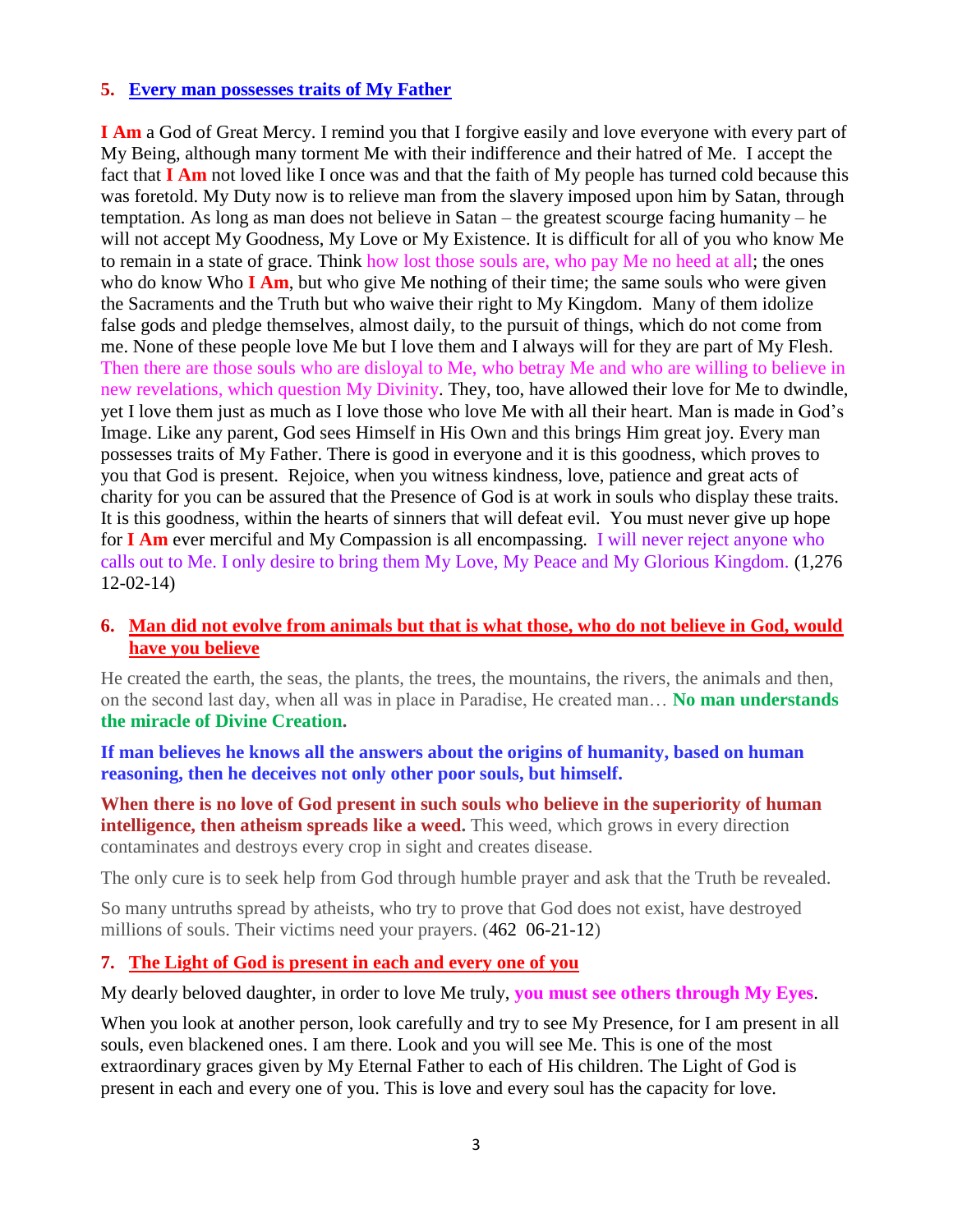When you look at each other, think of it like this. God created each of you. You are brothers and sisters in His Eyes. It gives Him so much joy when He sees His children show love and respect for each other.

Love others. Treat them with respect. Look at them, as through the Eyes of God. When you do this you will find love. You will find it easier to live with each other and accept each other's faults. (568 10-06-12)

### **8. [A soul cannot be made whole again until it recognizes the Greatness of God](http://www.thewarningsecondcoming.com/a-soul-cannot-be-made-whole-again-until-it-recognises-the-greatness-of-god/)**

God does not need man. It is only because of His Love for man that He sends Me, His beloved Son, once again to bring them the Eternal Life, which He has promised. This is why He is Patient. This is why He turns a blind Eye to sin, in hope that His children will turn to Him and accept His Love… God does not need man. It is only because of His Love for man that He sends Me, His beloved Son, once again to bring them the Eternal Life, which He has promised. This is why He is Patient. This is why He turns a blind Eye to sin, in hope that His children will turn to Him and accept His Love. (867 08-09-13)

## **9. [The conscience of a man is like a mirror to his soul](http://www.thewarningsecondcoming.com/the-conscience-of-a-man-is-like-a-mirror-to-his-soul/)**

**What the conscience feels, responds to, and believes in, is reflected in his soul.** This means that **if your conscience alerts to you something that you know, in your heart, is wrong in the Eyes of God, then you must listen to it. If your conscience leads you to defend the Word of God, when you are presented with evil, you must respond to it, as you know you must.** If you accept evil, when your conscience guides you otherwise, then you are disloyal to the Word of God. **You must, if you call yourself a Christian, allow your conscience to guide you**. In the Christian soul who is blessed with the Gift of the Holy Spirit, the conscience will be fully alert to the deceit of the devil in all its forms. **If you deny your conscience then you deny God. When you deny God you deny your own inheritance.** Never make excuses for accepting anything, which you know does not come from Me, because if your conscience instructs you one way and you take the opposite direction then you have failed to take up My Cup… How strong is your faith or your love for Me? It is only when faced with great adversity that you will know how far you are prepared to go to refuse to accept a wrong for what is right. Those strong enough who refuse to accept anything that denies the dogma, laid down in the Holy Bible, will take up My Cup. The Cup represents My Blood and the Chalice, which contains it. The Cup represents the suffering that, inevitably, comes about when you march with great confidence to uphold the Word of God… The day will come when My Church on earth will deny the dogma, which is carved in stone, in exchange for the doctrine of darkness. **If you accept this deceit, although your conscience tells you otherwise, then you are guilty of heresy.** Once you do this you cannot call yourself a Christian or a disciple of Mine, for I will disown you if you do. (1,284 12-13-14)

# **10. When love is missing, [I am absent in the soul](http://www.thewarningsecondcoming.com/when-love-is-missing-i-am-absent-in-the-soul/)**

To love one another is never easy because of the existence of sin. To love your enemies places a great burden upon you but if you pray for the graces to do so, then you will find that your love for Me grows. If you love Me truly you will be free of hatred, and then you will find true peace of the mind and the soul. If you allow Satan to tempt you into hating others you will fall into a terrible darkness. Hatred is like a weed that grows and spreads rapidly. When hatred festers in the soul it will, eventually, devour it entirely. It will bring with it a distressing disquiet and those who are filled with it will never find peace. Hatred breeds hatred and spreads quickly from one soul into the